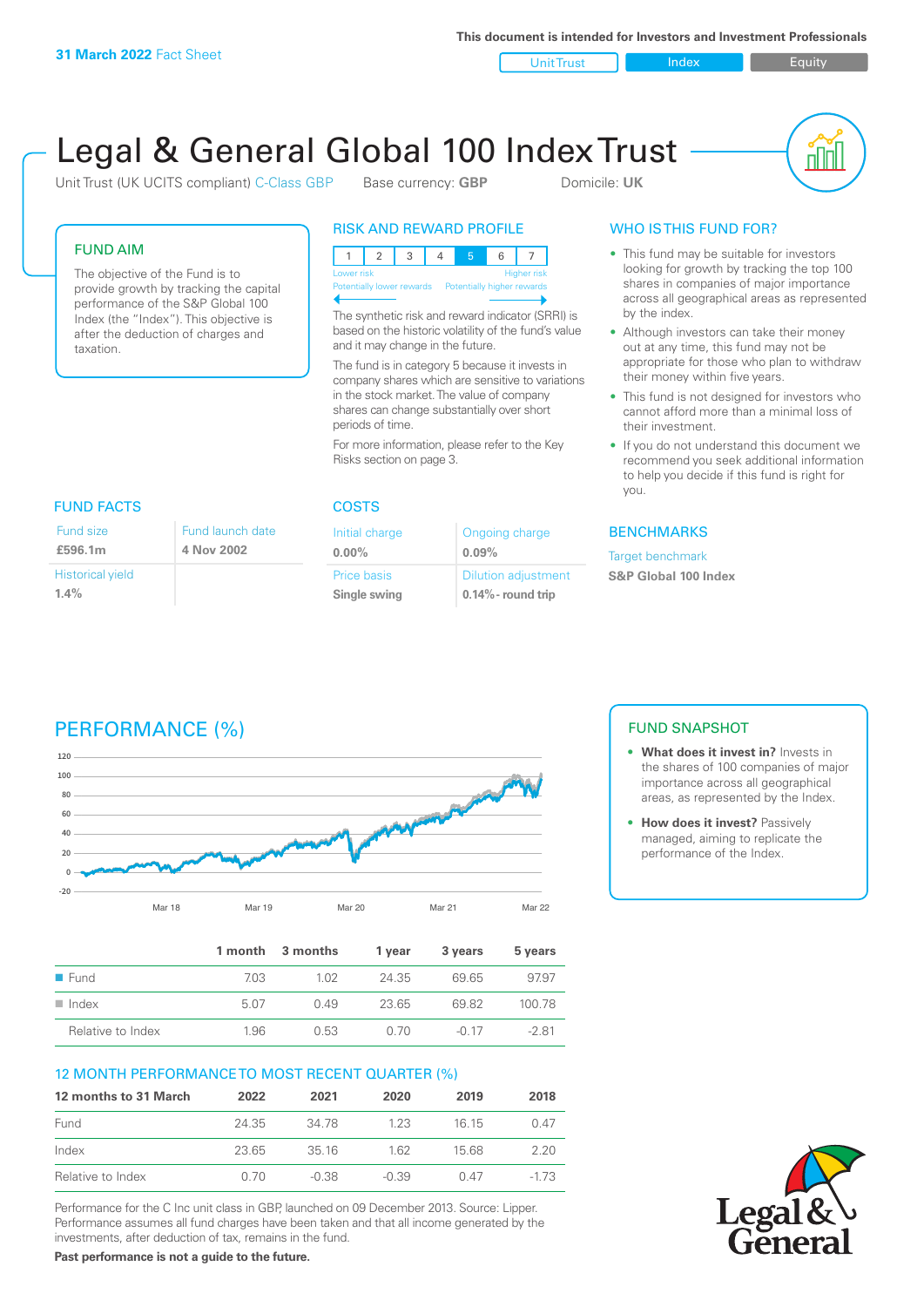# Legal & General Global 100 Index Trust

Unit Trust (UK UCITS compliant) C-Class GBP

### PORTFOLIO BREAKDOWN

All data sources are a combination of LGIM and the Fund Accountant unless otherwise stated. Totals may not sum to due to rounding. In order to minimise transaction costs, the Fund will not always own all the assets that constitute the index and on occasion it will own assets that are not in the index. The number of fund holdings can also differ from the index due to corporate events and proxy holdings.



#### SECTOR (%)

| Information Technology     | 30.6 |
|----------------------------|------|
| ■ Consumer Discretionary   | 13.5 |
| ■ Health Care              | 12.4 |
| ■ Consumer Staples         | 10.6 |
| ■ Communication Services   | 9.3  |
| $\blacksquare$ Financials  | 9.1  |
| <b>Energy</b>              | 5.8  |
| $\blacksquare$ Industrials | 5.1  |
| $\blacksquare$ Materials   | 2.3  |
| $\blacksquare$ Utilities   | 0.7  |
| ■ Real Estate              | 0.6  |
|                            |      |

# COUNTRY (%)

|   | <b>United States</b> | 73.4 |
|---|----------------------|------|
| 4 | United Kingdom       | 7.2  |
| Œ | Switzerland          | 5.5  |
|   | France               | 4.1  |
|   | Japan                | 3.2  |
|   | Germany              | 3.0  |
|   | Korea                | 1.5  |
|   | Australia            | 1.0  |
|   | Spain                | 0.7  |
|   | Netherlands          | 0.4  |
|   |                      |      |



#### MARKET CAPITALISATION (%) TOP 10 HOLDINGS (%)

| $\blacksquare$ Large | 99.7 |
|----------------------|------|
| $\blacksquare$ Mid   | 0.3  |

■ Top 10 holdings 52.2% Rest of portfolio 47.8% No. of holdings in fund 106 No. of holdings in index 102

| Apple                | 14 1 |
|----------------------|------|
| Microsoft            | 12.1 |
| Amazon Com           | 75   |
| Alphabet A           | 44   |
| Alphabet C           | 41   |
| Johnson & Johnson    | 24   |
| JPMorgan Chase & Co  | 2.1  |
| Nestle               | 19   |
| Procter & Gamble Co. | 19   |
| Exxon Mobil          | 18   |
|                      |      |



The Index Fund Management team comprises 25 fund managers, supported by two analysts. Management oversight is provided by the Global Head of Index Funds. The team has average industry experience of 15 years, of which seven years has been at LGIM, and is focused on achieving the equally important objectives of close tracking and maximising returns.